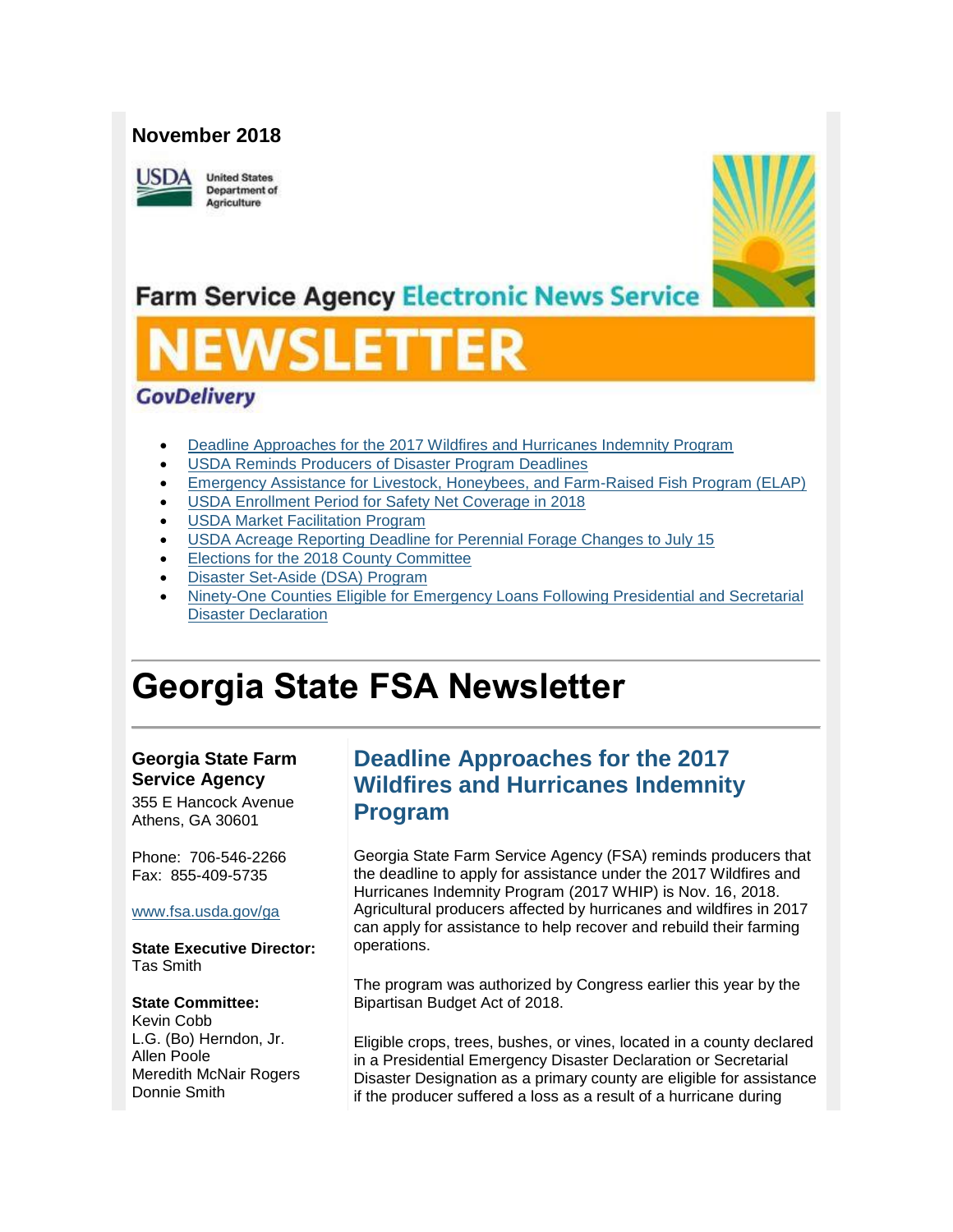#### **Administrative Officer:**

Dianne R. Westmoreland

**Farm Loan Chief:** Robert Tyson

**Farm Programs Chief:** Brett Martin

**Public Affairs/Outreach:** Neal Leonard

To find contact information for your local office go to [www.fsa.usda.gov/ga](http://www.fsa.usda.gov/ga)

calendar year 2017. Also, losses located in a county not designated as a primary county may be eligible if the producer provides documentation showing that the loss was due to a hurricane or wildfire in 2017. A list of counties that received qualifying hurricane declarations and designations is available at [https://www.farmers.gov/recover/whip.](https://www.farmers.gov/recover/whip?utm_medium=email&utm_source=govdelivery) Eligibility is determined by Farm Service Agency (FSA) county committees.

Agricultural production losses due to conditions caused by last year's wildfires and hurricanes, including excessive rain, high winds, flooding, mudslides, fire, and heavy smoke, could qualify for assistance through the program. Typically, 2017 WHIP is only designed to provide assistance for production losses, however, if quality was taken into consideration under the insurance or Noninsured Crop Disaster Assistance Program (NAP) policy, where production was further adjusted, the adjusted production will be used in calculating assistance under this program.

Eligible crops include those for which federal crop insurance or NAP coverage is available, excluding crops intended for grazing. A list of crops covered by crop insurance is available through the U.S. Department of Agriculture's (USDA) Actuarial Information Browser at

[https://webapp.rma.usda.gov/apps/actuarialinformationbrowser.](https://webapp.rma.usda.gov/apps/actuarialinformationbrowser?utm_medium=email&utm_source=govdelivery)

Producers will be subject to payment limitations based on their average adjusted gross income.

Both insured and uninsured producers are eligible to apply for 2017 WHIP. However, all producers receiving 2017 WHIP payments will be required to purchase crop insurance and/or NAP, at the 60 percent coverage level or higher, for the next two available crop years to meet statutory requirements. Producers who fail to purchase crop insurance for the next two applicable years will be required to pay back the 2017 WHIP payment.

Each producer will be asked to provide acceptable production records which must be either verifiable or reliable production records. If a producer is unable to provide production records, USDA will calculate the production based on the higher of the producer certified production and the county disaster yield.

Contact your local County FSA Office to make an appointment to apply. For more information on USDA disaster assistance programs, visit [https://www.farmers.gov/recover.](https://www.farmers.gov/recover?utm_medium=email&utm_source=govdelivery)

## <span id="page-1-0"></span>**USDA Reminds Producers of Disaster Program Deadlines**

U.S. Department of Agriculture (USDA) Farm Service Agency (FSA) reminds Georgia producers who experienced losses from natural disasters during the 2017 and 2018 calendar years that they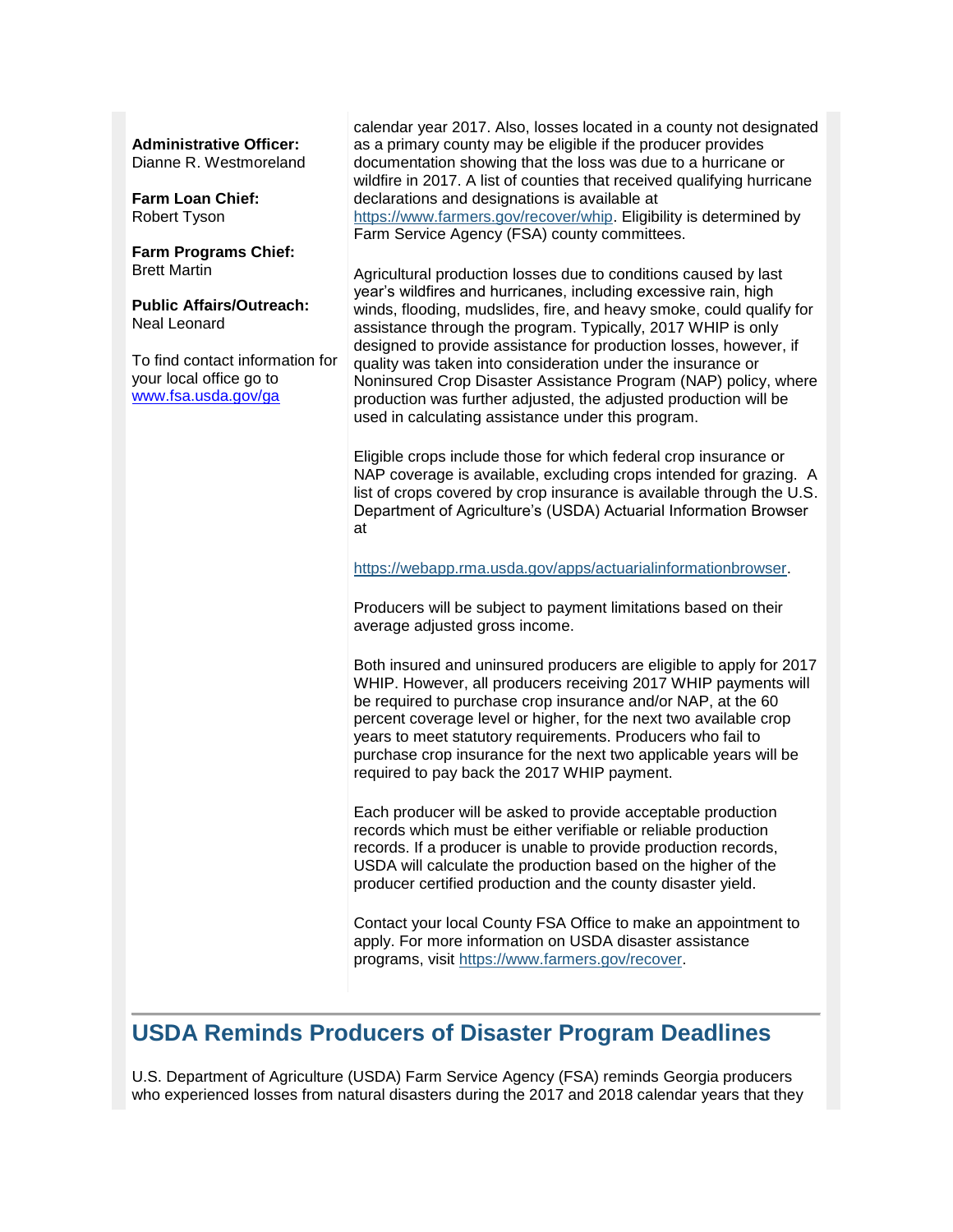may be eligible for assistance through the Tree Assistance Program (TAP), Emergency Assistance for Livestock, Honeybees and Farm-Raised Fish Program (ELAP) and Livestock Indemnity Program (LIP).

#### **Tree Assistance Program (TAP):**

TAP provides financial assistance to qualifying orchardists and nursery tree growers to replant or rehabilitate eligible trees, bushes and vines lost due to natural disasters. Payment eligibility is triggered when a mortality loss in excess of 15 percent on a stand (adjusted for normal mortality) occurs due to natural disaster.

In addition, up to \$15 million is available to eligible pecan orchardists or pecan nursery tree growers for certain mortality losses incurred during 2017. To be eligible, the grower must have suffered a mortality loss on a stand in excess of 7.5 percent, but less than 15 percent, adjusted for normal mortality from Jan. 1, 2017, through Dec. 31, 2017.

For 2017 and 2018 TAP losses, and 2017 Pecan TAP losses, growers have until the later of Dec. 3, 2018, or 90 calendar days after the disaster event or date when the loss of trees becomes apparent to submit an application with supporting documentation.

#### **Emergency Assistance for Livestock, Honeybees and Farm-Raised Fish Program (ELAP):**

ELAP provides emergency assistance to eligible producers of livestock, honeybees and farm-raised fish who have suffered losses due to an adverse weather or loss condition, including blizzards, disease, water shortages and wildfires. ELAP assistance is provided for losses not covered by other disaster assistance programs.

For 2017 and 2018 ELAP, producers must file a notice of loss and application for payment at their local FSA office by Dec. 3, 2018 for losses occurring from Oct. 1, 2016, through Sept. 30, 2018.

#### **Livestock Indemnity Program (LIP):**

LIP provides compensation to eligible livestock owners or contract growers for livestock deaths in excess of normal mortality, or injury resulting in reduced value, caused by an eligible loss condition.

For 2017 and 2018 LIP, a livestock owner or contract grower must file a notice of loss the later of 30 calendar days from when the loss of livestock is first apparent, or Dec. 3, 2018. For 2017 losses, a livestock owner or contract grower must file an application for payment by Dec. 3, 2018. For 2018 losses, a livestock owner or contract grower must file an application for payment by, March 1, 2019.

#### **Other Amendments to the 2014 Farm Bill by the Bipartisan Budget Act of 2018**

In February, the Bipartisan Budget Act of 2018 made several changes to FSA disaster programs. This includes eliminating the \$20 million fiscal year funding cap for ELAP, eliminating the \$125,000 payment limitation for LIP for 2017 and future years and allowing producers to receive a payment for injured livestock that are sold for a reduced price due to an eligible event.

As a result of these changes, starting June 4, producers were allowed to submit ELAP, LIP and LFP applications for 2017 losses if they reached the payment limitation under the previous rules. The application periods for these programs for the 2017 program year will close on Dec. 3, 2018. Producers who already submitted applications and received decisions on their applications for these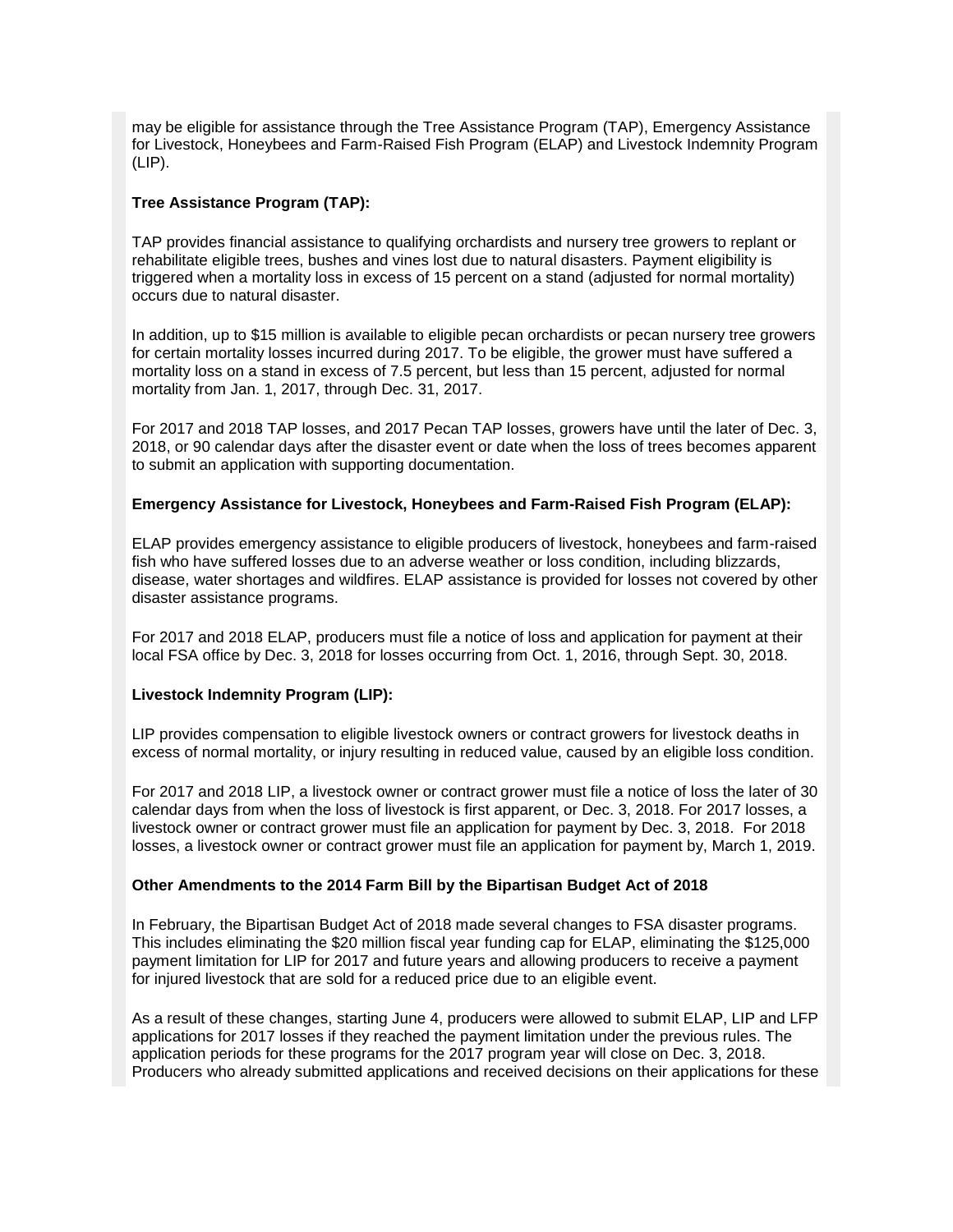years do not need to file again but can reapply if they have additional losses or their application or notice of loss was denied because it was late filed.

Contact your local FSA office for program deadlines. For more information on FSA disaster assistance programs or to find your local USDA Service Center, visit [https://www.farmers.gov/.](https://www.farmers.gov/recover?utm_medium=email&utm_source=govdelivery)

## <span id="page-3-0"></span>**Emergency Assistance for Livestock, Honeybees, and Farm-Raised Fish Program (ELAP)**

The Emergency Assistance for Livestock, Honeybees and Farm-Raised Fish Program (ELAP) provides emergency assistance to eligible livestock, honeybees, and farm-raised fish producers who have losses due to disease, adverse weather or other conditions, such as blizzards and wildfires, not covered by other agricultural disaster assistance programs.

Eligible livestock losses include grazing losses not covered under the Livestock Forage Disaster Program (LFP), loss of purchased feed and/or mechanically harvested feed due to an eligible adverse weather event, additional cost of transporting water because of an eligible drought and additional cost associated with gathering livestock to treat for cattle tick fever.

Eligible honeybee losses include loss of purchased feed due to an eligible adverse weather event, cost of additional feed purchased above normal quantities due to an eligible adverse weather condition, colony losses in excess of normal mortality due to an eligible weather event or loss condition, including CCD, and hive losses due to eligible adverse weather.

Eligible farm-raised fish losses include death losses in excess of normal mortality and/or loss of purchased feed due to an eligible adverse weather event.

Producers who suffer eligible livestock, honeybee, or farm-raised fish losses from Oct. 1, 2017 to Sept. 30, 2018 must file:

- A notice of loss the earlier of 30 calendar days of when the loss is apparent or by **Dec. 3**, 2018
- An application for payment by **Dec. 3, 2018**

The following ELAP Fact Sheets (by topic) are available online:

- [ELAP for Farm-Raised Fish Fact Sheet](https://www.fsa.usda.gov/Assets/USDA-FSA-Public/usdafiles/FactSheets/2018/elap_farm-raised_fish_assistance_fact_sheet-may_2018.pdf?utm_medium=email&utm_source=govdelivery)
- **[ELAP for Livestock Fact Sheet](https://www.fsa.usda.gov/Assets/USDA-FSA-Public/usdafiles/FactSheets/2018/elap_livestock_assistance_fact_sheet-may_2018.pdf?utm_medium=email&utm_source=govdelivery)**
- **[ELAP for Honeybees Fact Sheet](https://www.fsa.usda.gov/Assets/USDA-FSA-Public/usdafiles/FactSheets/2018/elap_honeybee_assistance_fact_sheet-may_2018.pdf?utm_medium=email&utm_source=govdelivery)**

To view these and other FSA program fact sheets, visit the FSA fact sheet web page at [www.fsa.usda.gov/factsheets.](http://www.fsa.usda.gov/factsheets?utm_medium=email&utm_source=govdelivery)

## <span id="page-3-1"></span>**USDA Enrollment Period for Safety Net Coverage in 2018**

Farmers and ranchers with generic base acres in the Agriculture Risk Coverage (ARC) or Price Loss Coverage (PLC) safety net program still have time to enroll for the 2018 crop year. Producers with generic base acres have until **Dec. 7, 2018**, to allocate generic base acres, update yields,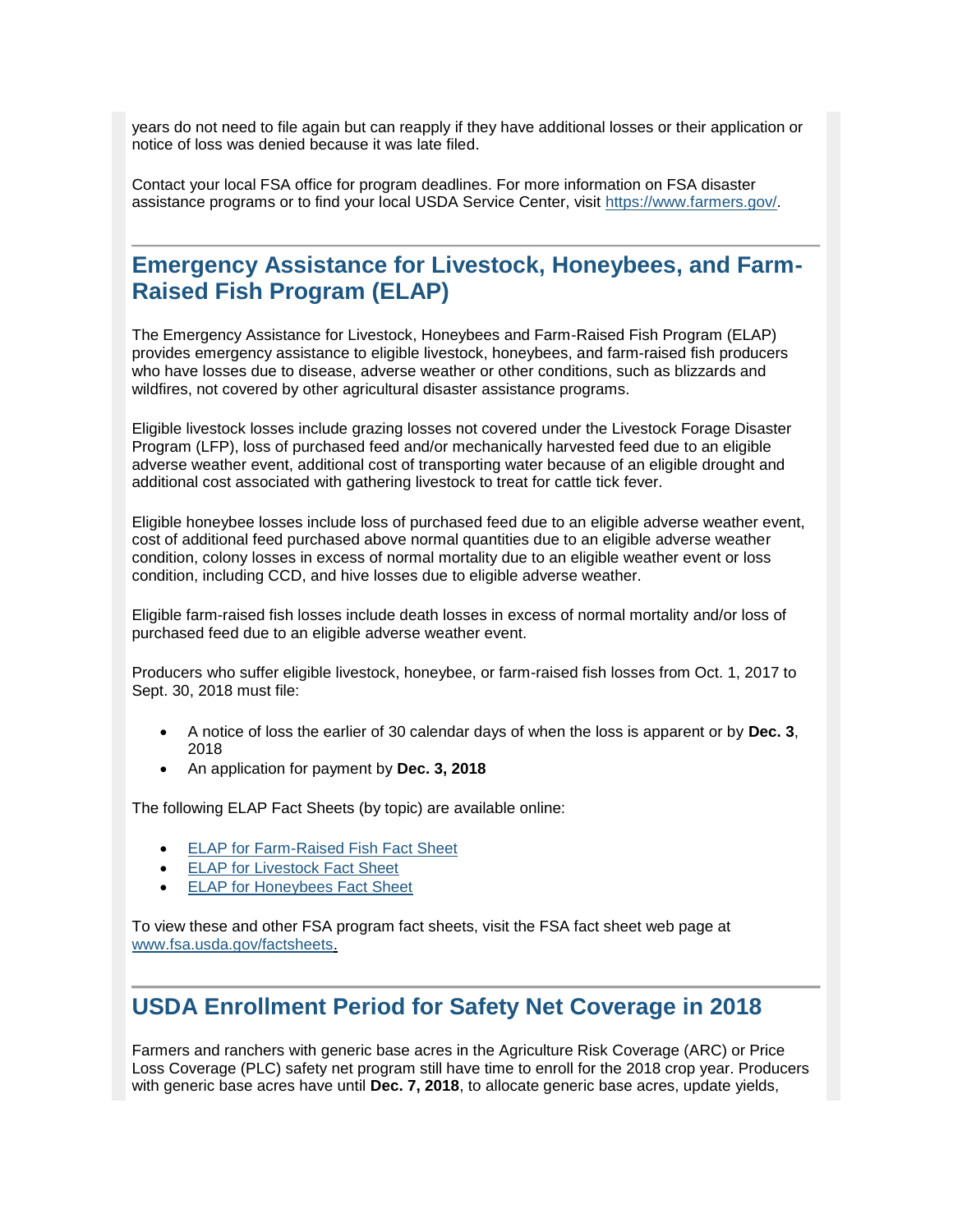make a program election for seed cotton base acres and enroll farms that formerly contained generic base acres.

#### *Since shares and ownership of a farm can change year-to-year, producers must enroll by signing a contract each program year.*

The producers on a farm not enrolled for the 2018 enrollment period will not be eligible for financial assistance from the ARC or PLC programs for the 2018 crop should crop prices or farm revenues fall below the historical price or revenue benchmarks established by the program. Producers who made their elections in previous years must still enroll during the 2018 enrollment period.

The ARC and PLC programs were authorized by the 2014 Farm Bill and offer a safety net to agricultural producers when there is a substantial drop in prices or revenues for covered commodities. Covered commodities include barley, canola, large and small chickpeas, corn, crambe, flaxseed, grain sorghum, lentils, mustard seed, oats, peanuts, dry peas, rapeseed, long grain rice, medium grain rice (which includes short grain and sweet rice), safflower seed, sesame, soybeans, sunflower seed, wheat and upland cotton. For more details regarding these programs, go to [www.fsa.usda.gov/arc-plc.](http://www.fsa.usda.gov/arc-plc?utm_medium=email&utm_source=govdelivery)

For more information, producers are encouraged to visit their local FSA office. To find a local FSA office, visit [https://www.farmers.gov/.](https://www.farmers.gov/?utm_medium=email&utm_source=govdelivery)

## <span id="page-4-0"></span>**USDA Market Facilitation Program**

USDA launched the trade mitigation package aimed at assisting farmers suffering from damage due to unjustified trade retaliation by foreign nations. Producers of certain commodities can now sign up for the Market Facilitation Program (MFP).

USDA's Farm Service Agency (FSA) will administer MFP to provide payments to corn (fresh and processed), cotton, dairy, hog, sorghum, soybean (fresh and processed), wheat, shelled almond, and fresh sweet cherry producers. An announcement about further payments will be made in the coming months, if warranted.

The sign-up period for MFP runs through Jan. 15, 2019, with information and instructions provided at [www.farmers.gov/mfp.](http://links.govdelivery.com/track?type=click&enid=ZWFzPTEmbWFpbGluZ2lkPTIwMTgwOTA0Ljk0NDE3NjQxJm1lc3NhZ2VpZD1NREItUFJELUJVTC0yMDE4MDkwNC45NDQxNzY0MSZkYXRhYmFzZWlkPTEwMDEmc2VyaWFsPTE4MDA0MDA0JmVtYWlsaWQ9Y2Fzc2llLmJhYmxlQHR4LnVzZGEuZ292JnVzZXJpZD1jYXNzaWUuYmFibGVAdHgudXNkYS5nb3YmZmw9JmV4dHJhPU11bHRpdmFyaWF0ZUlkPSYmJg==&&&103&&&http://www.farmers.gov/mfp) MFP provides payments to producers of eligible commodities who have been significantly impacted by actions of foreign governments resulting in the loss of traditional exports. Eligible producers should apply after harvest is complete, as payments will only be issued once production is reported.

A payment will be issued on 50 percent of the producer's total production, multiplied by the MFP rate for a specific commodity. A second payment period, if warranted, will be determined by the USDA.

For a list of initial MFP payments rates, view the [MFP Fact Sheet.](https://www.fsa.usda.gov/Assets/USDA-FSA-Public/usdafiles/FactSheets/2018/Market_Facilitation_Program_Fact_Sheet_September_2018C.pdf?utm_medium=email&utm_source=govdelivery)

MFP payments are capped per person or legal entity as follows:

- A combined \$125,000 for eligible crop commodities
- A combined \$125,000 for dairy production and hogs
- A combined \$125,000 for fresh sweet cherries and almonds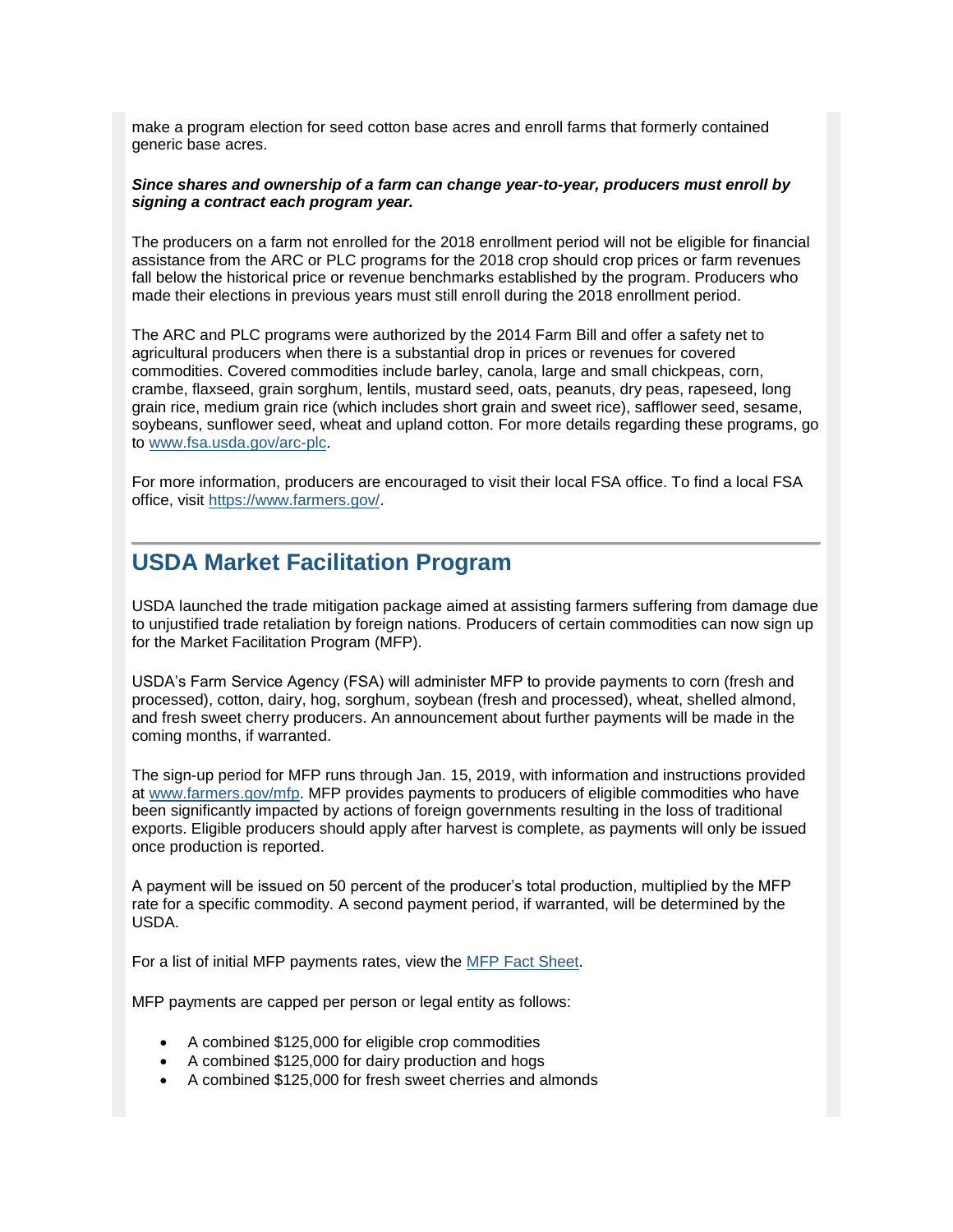Applicants must also have an average adjusted gross income for tax years 2014, 2015, and 2016 of less than \$900,000. Applicants must also comply with the provisions of the Highly Erodible Land and Wetland Conservation regulations.

#### **Expanded Hog Timeline**

USDA has expanded the timeline for producers whom the Aug. 1, 2018, date does not accurately represent the number of head of live hogs they own. Producers may now choose any date between July 15 to Aug. 15, 2018, that correctly reflects their actual operation.

MFP applications are available online at [www.farmers.gov/mfp.](http://www.farmers.gov/mfp?utm_medium=email&utm_source=govdelivery) Applications can be completed at a local FSA office or submitted electronically either by scanning, emailing, or faxing. To locate or contact your local FSA office, visit [www.farmers.gov.](https://www.farmers.gov/?utm_medium=email&utm_source=govdelivery)

## <span id="page-5-0"></span>**USDA Acreage Reporting Deadline for Perennial Forage Changes to July 15**

USDA Farm Service Agency (FSA) has established a new acreage reporting deadline for perennial forage for 2019 and subsequent years. Previously set in the fall, the new deadline is July 15 for all states, except for Hawaii and Puerto Rico.

Timely and accurate acreage reports for all crops and land uses, including prevented planting or failed acreage, are the foundation for many FSA program benefits, including disaster programs for livestock owners. Producers must report their acreage to maintain program eligibility.

Producers who have coverage for perennial forage under the Noninsured Crop Disaster Assistance Program (NAP) must report their crop acreage by the earlier of any of the following:

- the established acreage reporting date (July 15)
- 15 calendar days before the onset of harvest or grazing of the specific crop acreage being reported
- the established normal harvest date for the end of the coverage period.

## <span id="page-5-1"></span>**Elections for the 2018 County Committee**

Elections for USDA's Farm Service Agency's (FSA) Georgia County Committees are underway.

It is important that every eligible producer participate in these elections because FSA county committees are a link between the agricultural community and USDA. The 2018 election in Georgia Counties will be conducted for the representative Local Administrative Area (LAA):

County committee members are a critical component of FSA operations. Committees should be comprised of members who reflect the diversity of producers involved in production agriculture in our Georgia counties. This means that producers representing underserved groups or communities should be on the committee to speak on behalf of their constituency.

Underserved producers are beginning, women and other minority farmers and ranchers and land owners and/or operators who have limited resources. Other minority groups including Native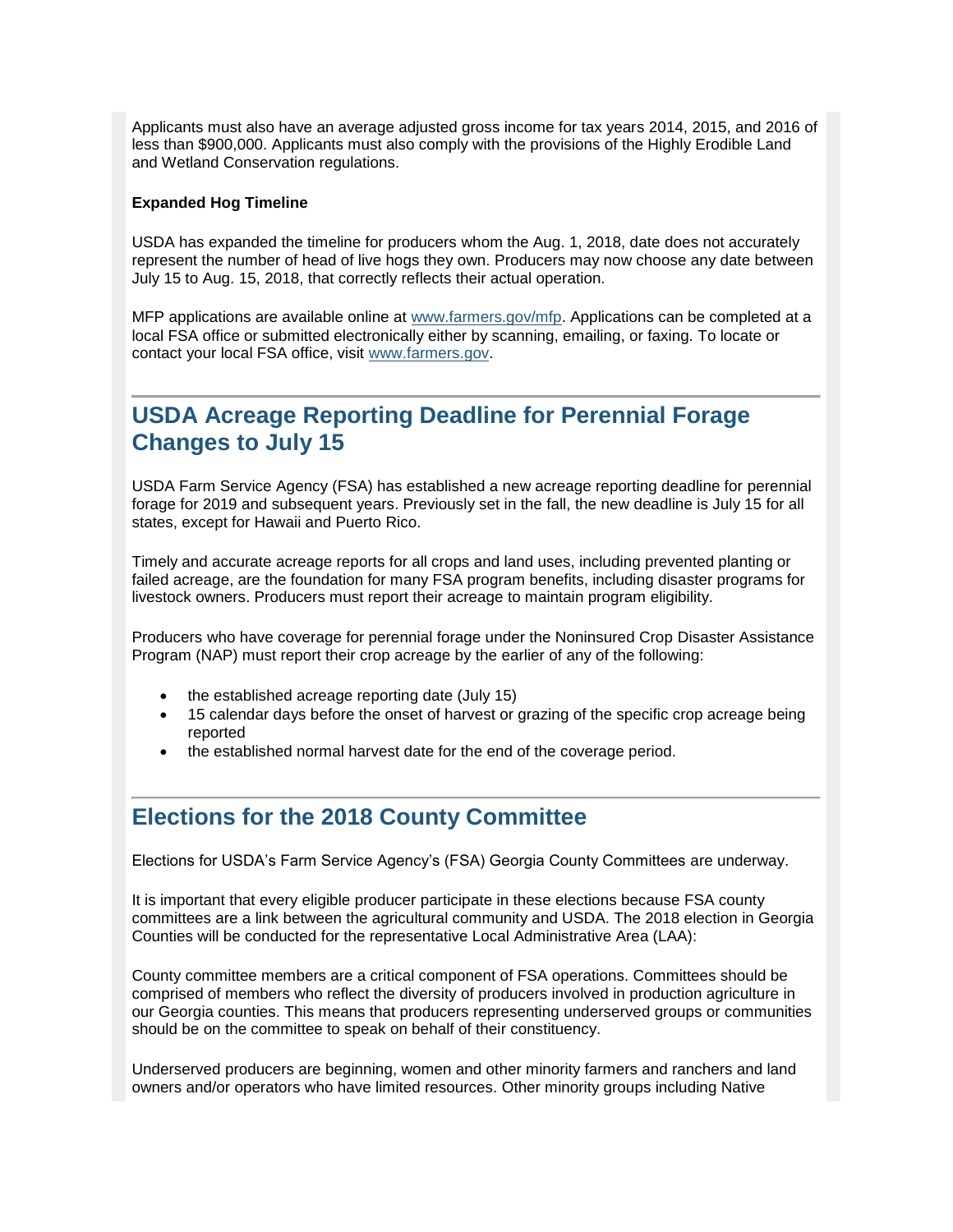American and Alaska Natives; persons under the poverty level, and persons who have disabilities are also considered underserved.

County committee election ballots were mailed to eligible voters on Nov. 5, 2018. The last day to return completed ballots to the County USDA service center is Dec. 3, 2018.

For more information on eligibility to serve on FSA county committees, visit: **[www.fsa.usda.gov/elections](http://www.fsa.usda.gov/elections?utm_medium=email&utm_source=govdelivery)**.

## <span id="page-6-0"></span>**Disaster Set-Aside (DSA) Program**

FSA borrowers with farms located in designated primary or contiguous disaster areas who are unable to make their scheduled FSA loan payments should consider the Disaster Set-Aside (DSA) program.

DSA is available to producers who suffered losses as a result of a natural disaster and is intended to relieve immediate and temporary financial stress. FSA is authorized to consider setting aside the portion of a payment(s) needed for the operation to continue on a viable scale.

Borrowers must have at least two years left on the term of their loan in order to qualify.

Borrowers have eight months from the date of the disaster designation to submit a complete application. The application must include a written request for DSA signed by all parties liable for the debt along with production records and financial history for the operating year in which the disaster occurred. FSA may request additional information from the borrower in order to determine eligibility.

All farm loans must be current or less than 90 days past due at the time the DSA application is complete. Borrowers may not set aside more than one installment on each loan.

The amount set-aside, including interest accrued on the principal portion of the set-aside, is due on or before the final due date of the loan.

For more information, contact your local FSA farm loan office.

## <span id="page-6-1"></span>**Ninety-One Counties Eligible for Emergency Loans Following Presidential and Secretarial Disaster Declaration**

Ninety-one Georgia counties were declared a primary and/or contiguous disaster due to Hurricane Michael. Under this designation, producers with operations in any primary or contiguous county are eligible to apply for low interest emergency loans.

Emergency loans help producers recover from production and physical losses due to drought, flooding and other natural disasters or quarantine.

Producers have eight months from the date of the declaration to apply for emergency loan assistance. FSA will consider each loan application on its own merits, taking into account the extent